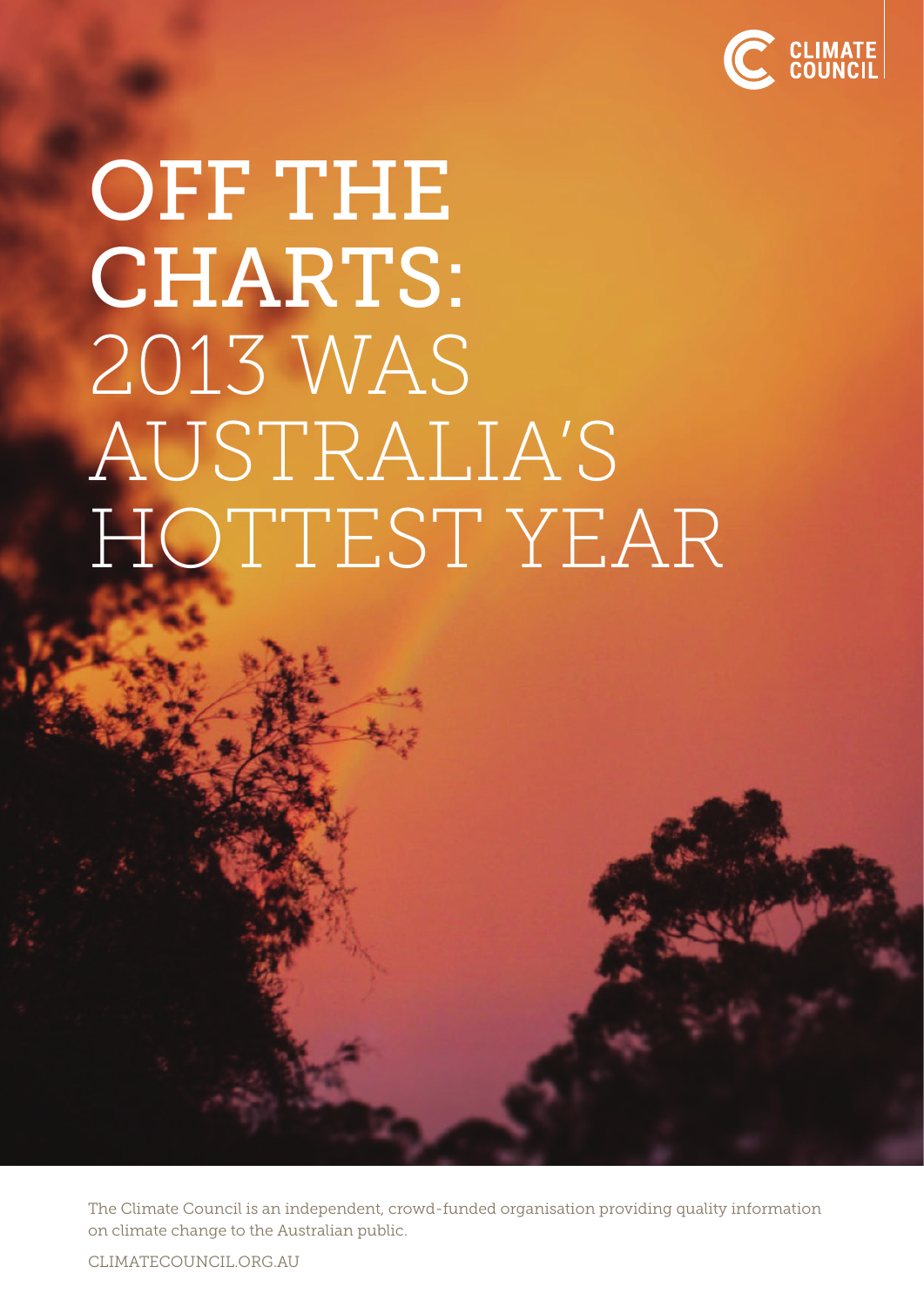2013 was a remarkable year for hot weather in Australia. Not only did we easily set the record for the hottest year since records began in 1910, we also experienced the hottest summer and warmest spring on record; the hottest January and warmest September on record; and the hottest summer day and warmest winter day on record. No part of Australia was spared the heat. For all states and the Northern Territory, 2013 ranked within the four hottest years they had experienced.

Australia's record hot year is part of a global, longer-term trend. Over the past century, the Earth's climate has warmed and continues to warm. More record hot weather is occurring around the planet. The increasing atmospheric concentrations of greenhouse gases caused by human activities are the primary cause of the warming. Stabilising the climate requires urgent and deep reductions in greenhouse gas emissions, especially those of carbon dioxide that result from burning fossil fuels.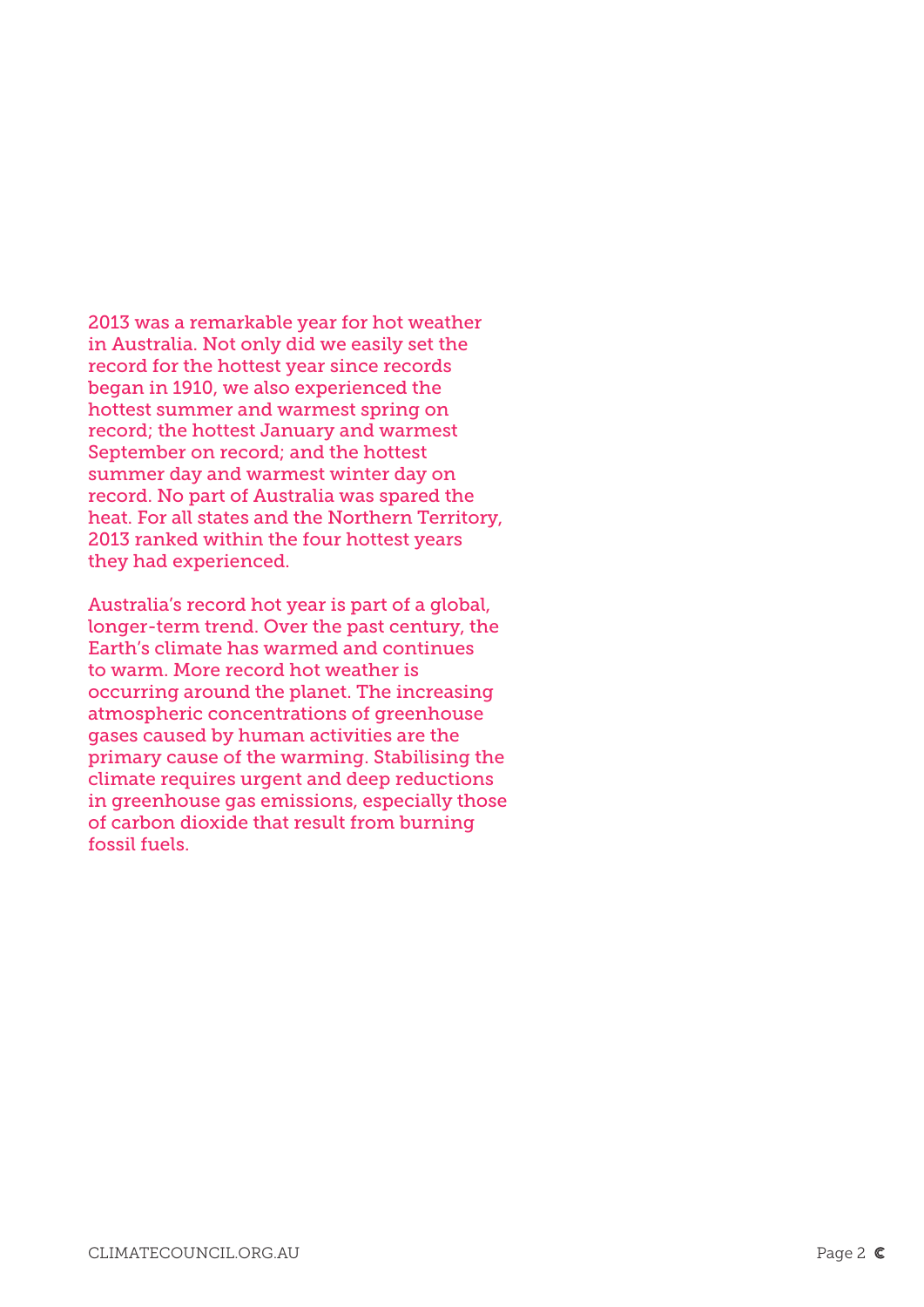## Key Facts

**1**

- 2013 was Australia's hottest year on record, easily breaking earlier records set in 2005 and 1998.
- Many temperature records on monthly and daily timeframes, and in all seasons – were set across the continent. **2**
- The record-breaking year extends the long-term trend in Australia and across the globe of rising air and sea temperatures, loss of ice, and worsening extreme weather as the climate continues to warm. **3**
- Stabilising the climate requires urgent and deep reductions in the emissions of carbon dioxide and other greenhouse gases. **4**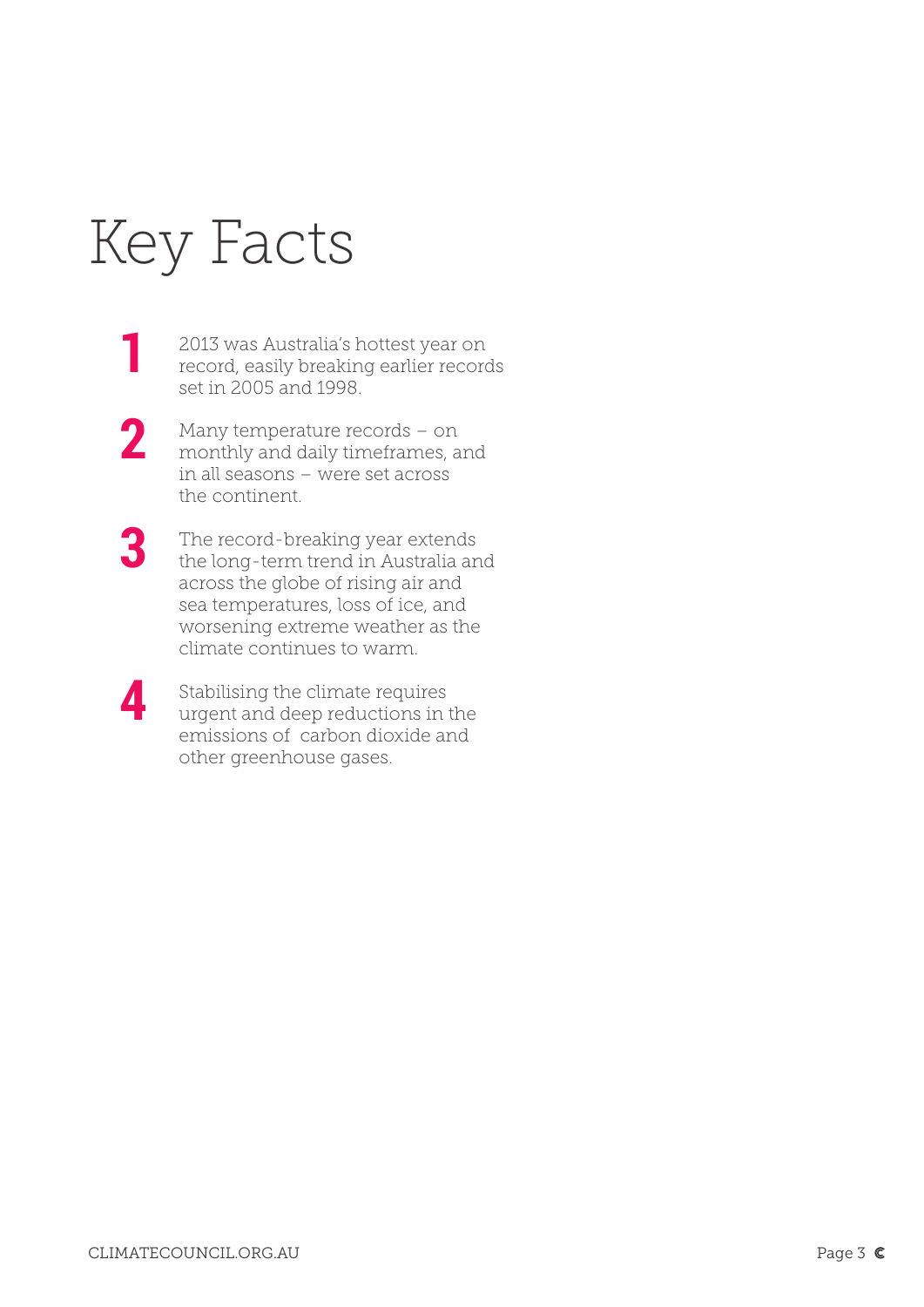### A record-breaking year

It is now official. 2013 was Australia's hottest year since records began in 1910 (BoM 2014).

The area-averaged mean temperature for the continent for 2013 was 1.20°C above the 1961-1990 average. The mean maximum temperature during the year was 1.45°C above average, while the annual mean for minimum temperatures was 0.94°C above average.

The record heat was widespread across the continent (Figure 1). 2013 ranked in the four warmest years on record for all states and the Northern Territory.

The records weren't confined to the temperature over Australia's land surface. Our surrounding seas also experienced an unusually hot year. Records were set for the highest sea surface temperature (SST) in both January and February, and November experienced its second highest average SST on record. For the year through to November (December SST data are not yet available), 2013 is on track to be the third highest for SSTs since 1910, about 0.51°C above the longterm average. Over the past century, SSTs for the seas surrounding Australia have risen by about 1°C, similar to the increase recorded over land.



Figure 1: 2013 annual mean temperatures compared to historical temperature records. (Source: Redrawn from BoM 2014)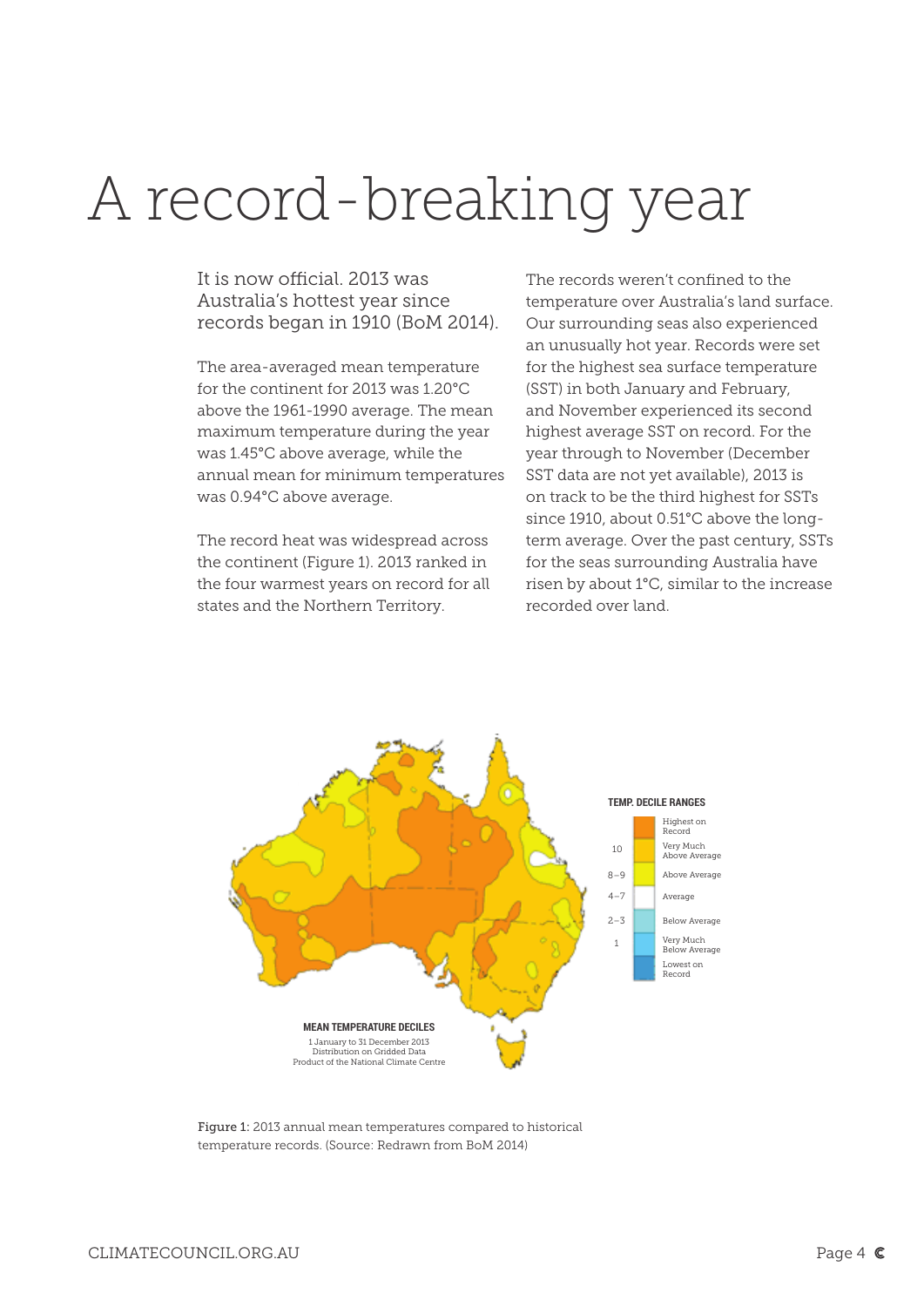#### 2013 in detail

The year began with a bang. A massive pool of hot air was established over 70% of the continent at the beginning of January. Australia recorded its hottest ever area-averaged maximum temperature of 40.30°C on 7 January.

Through the period  $2 - 8$  January, the country experienced seven consecutive days of area-averaged maximum temperature over 39°C. In 102 years of weather records, Australia has experienced only 21 such days, and eight of them occurred in 2013. January 2013 was Australia's hottest January on record.

The sea surface temperatures in the region around Australia were also very high. Records were set for both January and February, with the record for February 0.6°C above the long-term (1961-1990) average and 0.13°C above the previous record.

Warm weather continued past the end of summer, leading to more heat records in autumn, and pushing back the onset of the cooler months. The winter remained mild, and was the third warmest on record.

Record-breaking heat reappeared at the end of August and pushed winter rudely out the door. On 31 August, the average maximum temperature for Australia reached 29.92°C, the warmest winter day on record. The end of August marked the warmest 12-month period (1 September 2012 – 31 August 2013) on record.

Spring immediately began to look like summer as Australia experienced its hottest September on record, with some remarkable observations. The monthly average temperature was 2.75°C above the 1961-1990 average, smashing the previous September record by 1.1°C. Some of the state records were astounding; South Australia shattered its previous record by 5.39°C and New South Wales by 4.68°C.

Then came October, 1.43°C above the long-term average (BoM 2013a). The October heat was widespread as the entire continent experienced aboveaverage temperatures. Alice Springs airport had its hottest October day on record (42.6°C), Canberra was 2.5°C hotter than the long-term average, and West Kimberley (WA) set a new record, around 4°C above the long-term average. The end of October marked the third month in a row that a record was set for the warmest 12-month period. By the end of November, Australia had experienced its warmest spring on record.

By then, we were well on track to experience our hottest calendar year since records began over 100 years ago. Above-average temperatures continued through the remainder of 2013 to finish off a remarkable year for heat.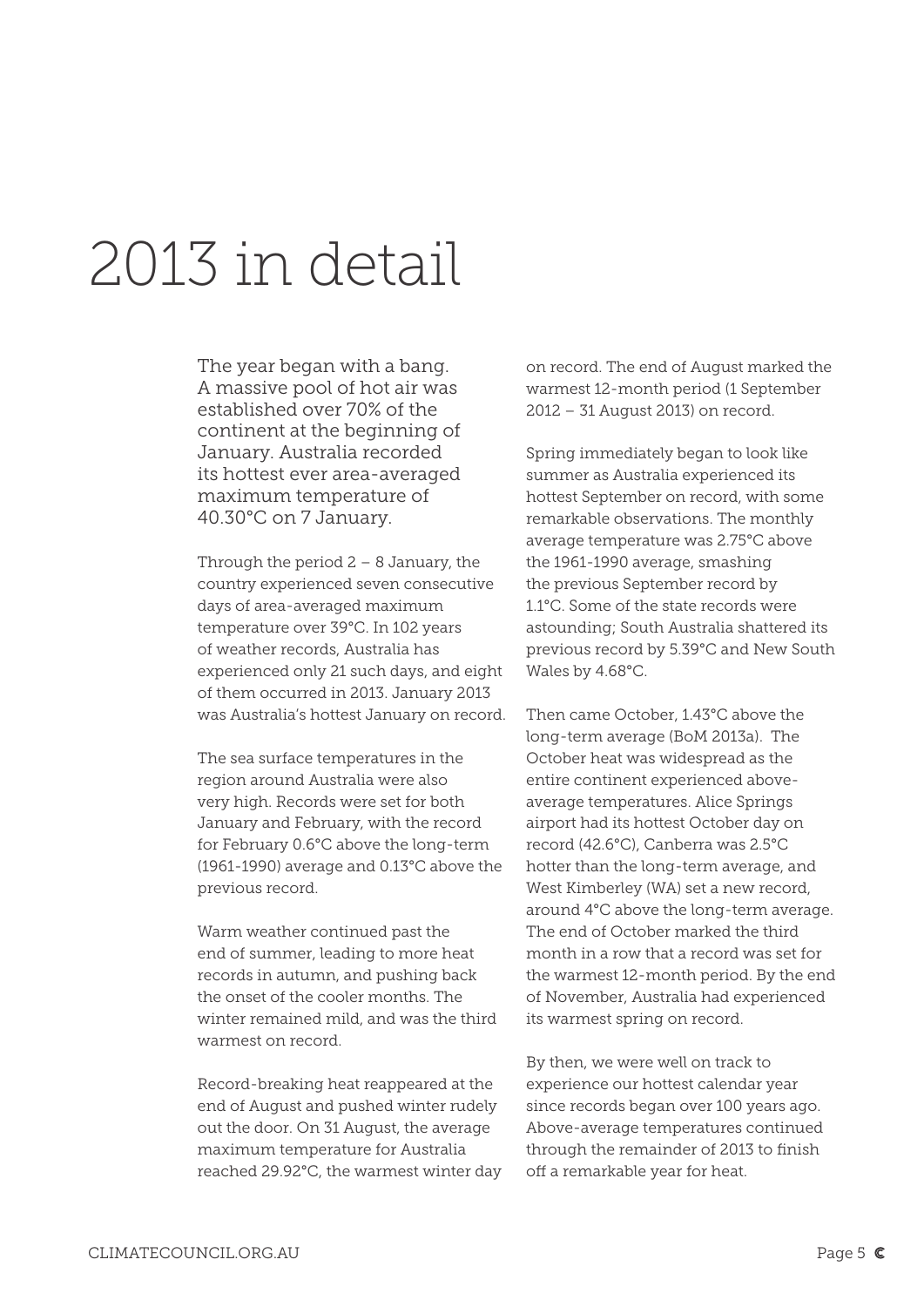### Putting 2013 into context

The previous hottest year for Australia was 2005, and 2013 easily beat that record by 0.17°C. Previously, the second hottest year was 1998, which now slips into third place.

The record temperatures of 2013 were not significantly influenced by the ENSO (El Niño-Southern Oscillation) phenomenon, as the climate system was in neither an El Niño or La Niña phase during the year, as measured by the Southern Oscillation Index.

El Niño years are normally warmer than usual, while La Niña years are cooler.

Over the past decade all years except one (2011) have recorded annual mean temperatures above average. Australian land surface temperatures have risen by about 1°C over the past century, with most of the rise occurring since 1950 (Figure 2). This is similar to global observations, where it is clear that the long-term warming trend continues (IPCC 2013).



Figure 2: Annual mean temperature anomalies for Australia (compared with the 1961-1990 average). The black line shows the 10-year moving average. (Source: Redrawn from BoM 2014)

Globally, 2013 is on track to be the sixth hottest year since global records began in 1880, according to an assessment by the World Meteorological Organization of three global climate datasets for the January – November 2013 period.

No year since 1985 has experienced a global mean temperature below the 1961-1990 average, and nine of the ten warmest years have occurred in the past 12 years (2002-2013).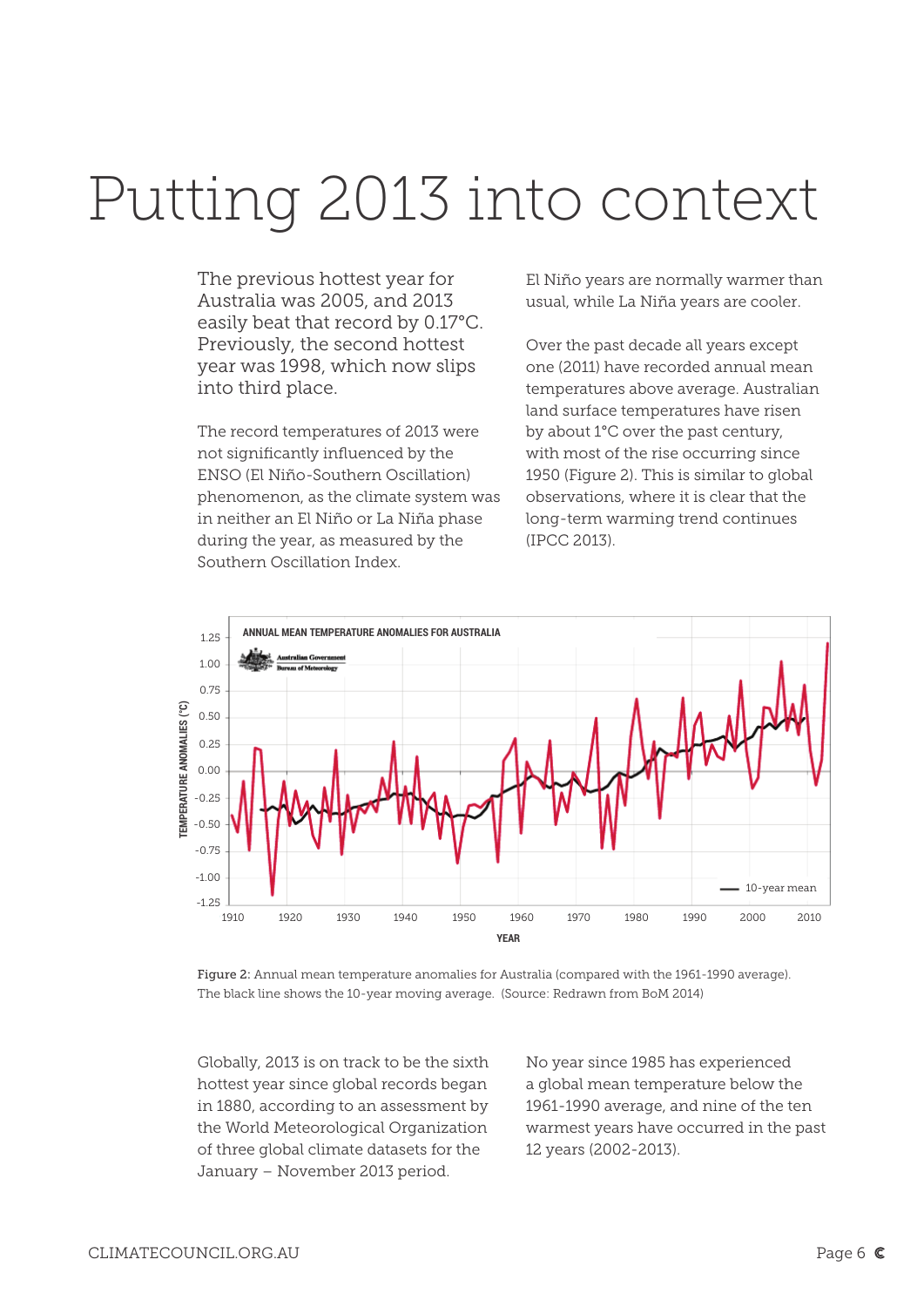#### The link to climate change

The link between climate change and record hot weather is clear. The rising concentration of carbon dioxide and other greenhouse gases in the atmosphere is trapping more heat. Each of the last three decades has been successively warmer at the Earth's

surface than any preceding decade since 1850 (Figure 3), and the global average surface temperature has increased by 0.85°C over the period 1880-2012. In the Northern Hemisphere, 1983-2012 was likely the warmest 30-year period of the last 1400 years (IPCC 2013).



Figure 3: Observed global average combined land and ocean temperature anomalies from three surface data sets (black – HadCRUT4, yellow – MLOST, blue – GISS). Top panel: annual average values, bottom panel: decadal average values including the estimate of uncertainty for HadCRUT4. Anomalies are relative to the mean of 1961-1990. (Source: Redrawn from IPCC 2013)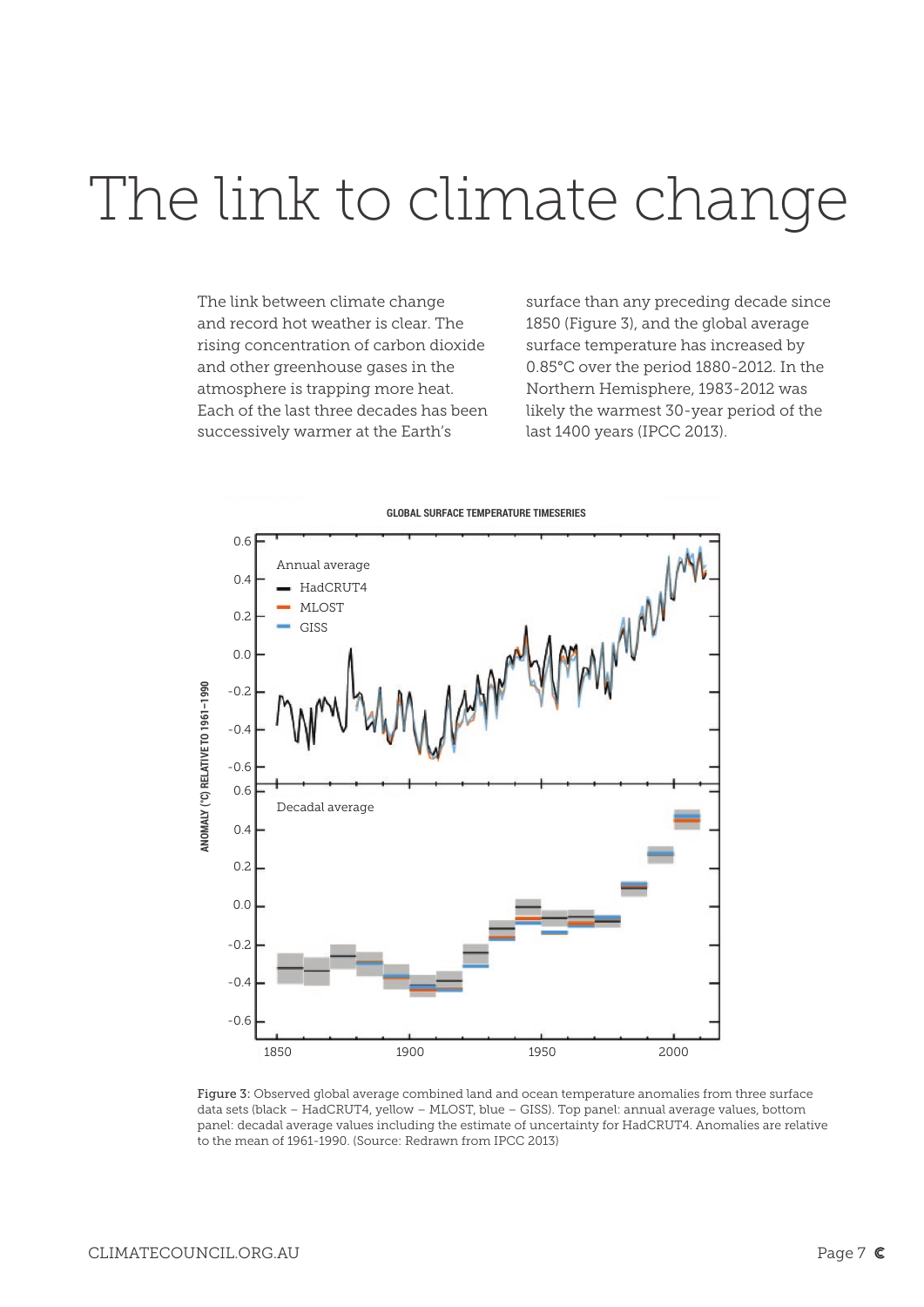All weather is now occurring in an atmosphere that contains vastly more heat than it did 50 years ago (Trenberth 2012). This is loading the dice towards more record hot weather, in Australia and around the world.

Observations bear this out. It is very likely that human-driven climate change has contributed to warmer and/or more frequent hot days and nights over most land areas around the world since 1950, and has likely contributed to increases in the frequency and/or duration of heatwaves in many regions, including Australia (IPCC 2012; 2013).

For Australia, the annual number of record hot days has doubled since 1950 (CSIRO and BoM 2012). In fact, in the last decade, the frequency of record hot days has been more than three times greater

than the frequency of record cold days (Trewin and Smalley 2012).

Record hot weather brings many risks. Human health is affected by extreme heat, directly through heat stress and indirectly through the exacerbation of existing medical conditions. Many other species of animals are subject to ill health and death under extreme temperatures. Infrastructure, such as that for electricity distribution and transport, can fail during heatwaves, and agricultural production is reduced during periods of unusually high temperatures.

Although more record hot weather is virtually certain for the next few decades, even higher risks of heat for the second half of the century can be averted by slowing climate change and then stabilising the climate system.

This requires urgent, persistent and deep reductions in greenhouse gas emissions over the coming decades, here in Australia and around the world.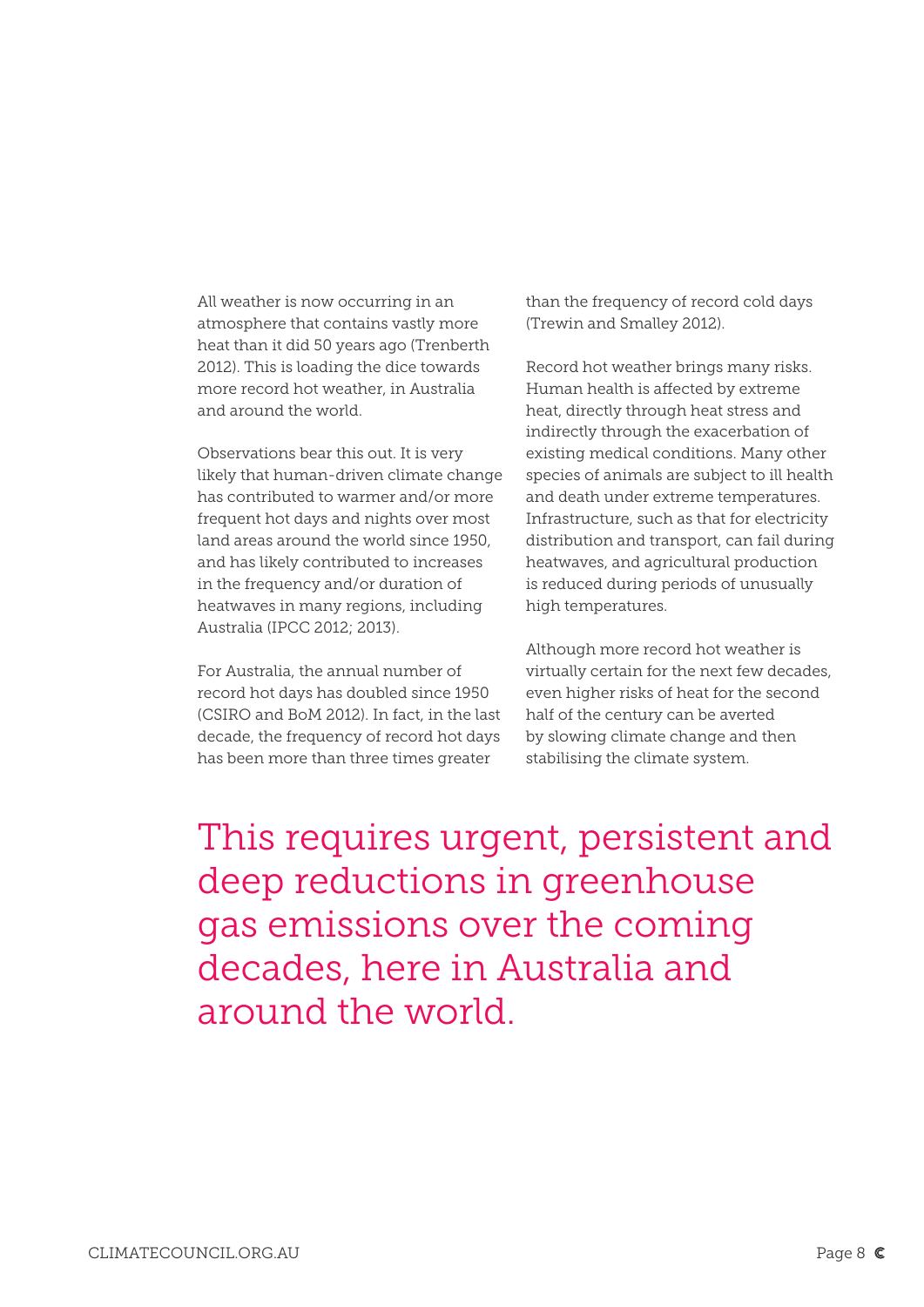

See page 9 for reference list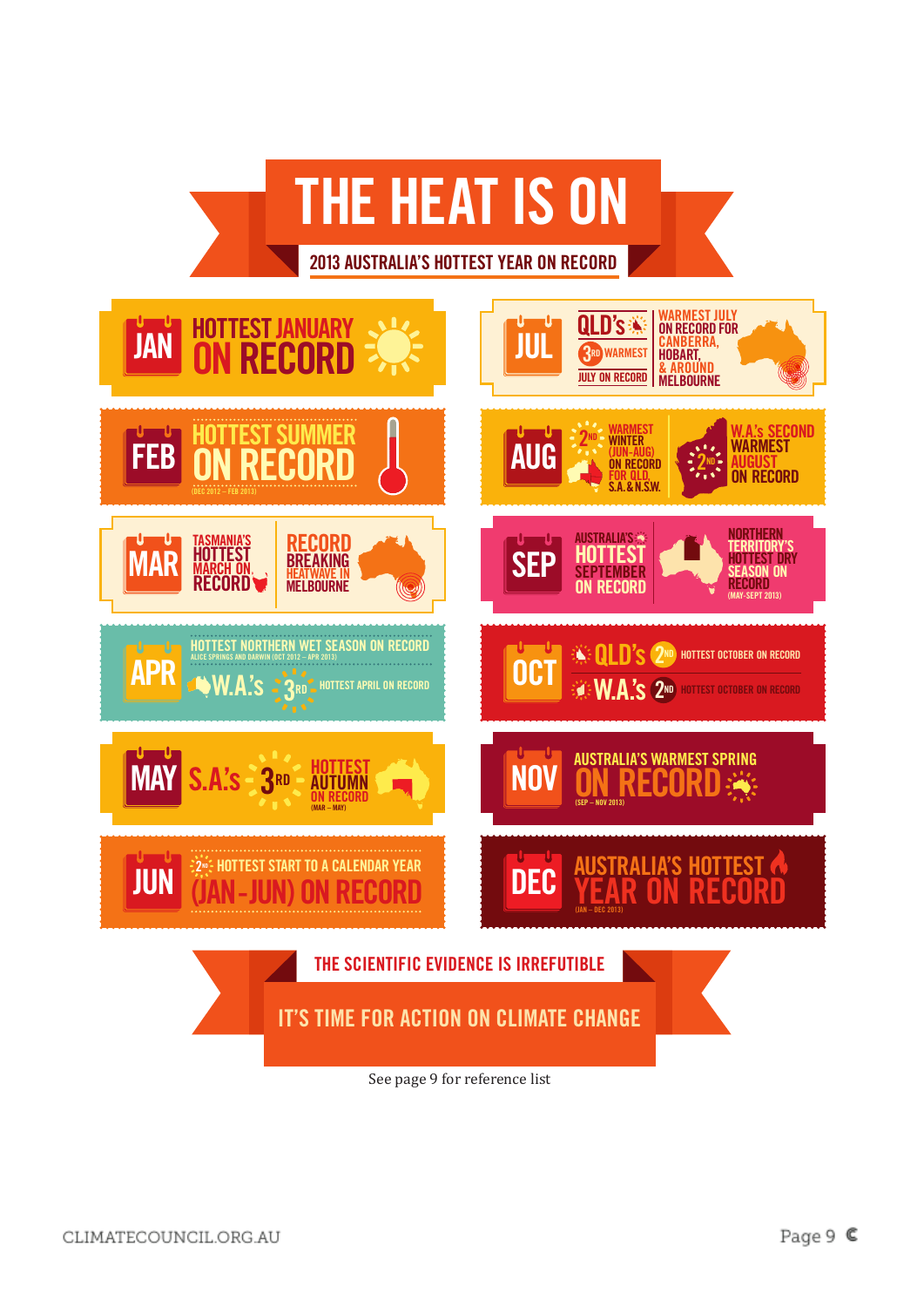

Written by Professor Will Steffen.

#### References

BoM (Bureau of Meteorology) (2014). Annual climate statement 2013 (issued Friday 3 January 2014): http://www. bom.gov.au/climate/current/annual/aus/2013/

BoM (2013a). 2013 shaping up to be one of Australia's hottest years on record. Retrieved 6.01.14 from http://www.bom.gov. au/climate/updates/articles/a003-2013-temperature.shtml

BoM (2013b). Australia in January 2013. Retrieved 20.12.13 from http://www.bom.gov.au/climate/current/month/aus/ archive/201301.summary.shtml

BoM (2013c). Australia in spring 2013. Retrieved 20.12.2013 from http://www.bom.gov.au/climate/current/season/aus/ archive/201311.summary.shtml

BoM (2013d). Australia in summer 2012-13. Retrieved 20.12.2013 from http://www.bom.gov.au/climate/current/ season/aus/archive/201302.summary.shtml

BoM (2013e). Australian 12-month mean temperature record broken for third month running. (Undated). Retrieved 4.11.2013 from http://www.bom.gov.au/climate/change/

BoM (2013f). Canberra in July 2013: Record warm July for Canberra. Retrieved on 20.12.2013 from http://www. bom.gov.au/climate/current/month/act/archive/201307. summary.shtml

BoM (2013g). Northern Territory in May to September 2013: hottest dry season on record. Retrieved 20.12.2013 from http://www.bom.gov.au/climate/current/season/nt/ archive/201309.summary.shtml

BoM (2013h). Northern Territory in October to April 2012-13: dry, humid and hot. Retrieved 20.12.2013 from http://www. bom.gov.au/climate/current/season/nt/archive/201304. summary.shtml

BoM (2013i). NSW in winter 2013: Second-warmest winter on record. Retrieved 20.12.2013 from http://www.bom.gov. au/climate/current/season/nsw/archive/201308.summary. shtml

BoM (2013j). Queensland in July 2013: Warm and mostly dry. Retrieved 20.12.13 from http://www.bom.gov.au/climate/ current/month/qld/archive/201307.summary.shtml

BoM (2013k). Queensland in October 2013: Hot and dry conditions continue. Retrieved 20.12.13 from http://www. bom.gov.au/climate/current/month/qld/archive/201310. summary.shtml

BoM (2013l). Queensland in winter 2013: 2nd hottest on record. Retrieved 20.12.2013 from http://www.bom.gov.au/ climate/current/season/qld/archive/201308.summary.shtml

BoM (2013m). South Australia in autumn 2013: Near record autumn heat for South Australia. Retrieved 20.12.2013 from http://www.bom.gov.au/climate/current/season/sa/ archive/201305.summary.shtml

BoM (2013n). South Australia in winter 2013: a warm and wet winter for most. Retrieved 20.12.2013 from http://www.bom. gov.au/climate/current/season/sa/archive/201308.summary. shtml

BoM (2013o). Special Climate Statement 43 – extreme heat in January 2013. Retrieved 6.01.14 from http://www.bom.gov. au/climate/current/statements/scs43e.pdf

BoM (2013p). Tasmania in July 2013: Warm, wet and windy. Retrieved 20.12.13 from http://www.bom.gov.au/climate/ current/month/tas/archive/201307.summary.shtml

BoM (2013q). Tasmania in March 2013: exceptionally warm. Retrieved 20.12.13 from http://www.bom.gov.au/climate/ current/month/tas/archive/201303.summary.shtml

BoM (2013r). Victoria in July – Record Breaking Heat. Retrieved 20.12.13 from http://www.bom.gov.au/climate/ current/month/vic/archive/201307.summary.shtml

BoM (2013s). Victoria in March 2013. Retrieved 20.12.13 from http://www.bom.gov.au/climate/current/month/vic/ archive/201303.summary.shtml

BoM (2013t). Western Australia in April 2013: A very warm month. Retrieved 20.12.13 from http://www.bom.gov.au/ climate/current/month/wa/archive/201304.summary.shtml

BoM (2013u). Western Australia in August 2013: Second warmest August on record. Retrieved 20.12.13 from http://www.bom.gov.au/climate/current/month/wa/ archive/201308.summary.shtml

BoM (2013v). Western Australia in October 2013: Second warmest October on record; Australian maximum temperature and a State minimum temperature records broken. Retrieved 20.12.13 from http://www.bom.gov.au/ climate/current/month/wa/archive/201310.summary.shtml

Climate Council (2013). Off the Charts: Recordbreaking October heat and climate change. http://www. climatecouncil.org.au/2013/11/14/october-heat-report/

Climate Council (2013). Unpacking the IPCC Fifth Assessment Report, 16pp.

CSIRO and BoM (2012). State of the Climate 2012. Retrieved on 6.01.14 from http://www. csiro.au/Outcomes/Climate/Understanding/~/ media/8E59FBA4F8A94FE4B84F01E271226316.pdf